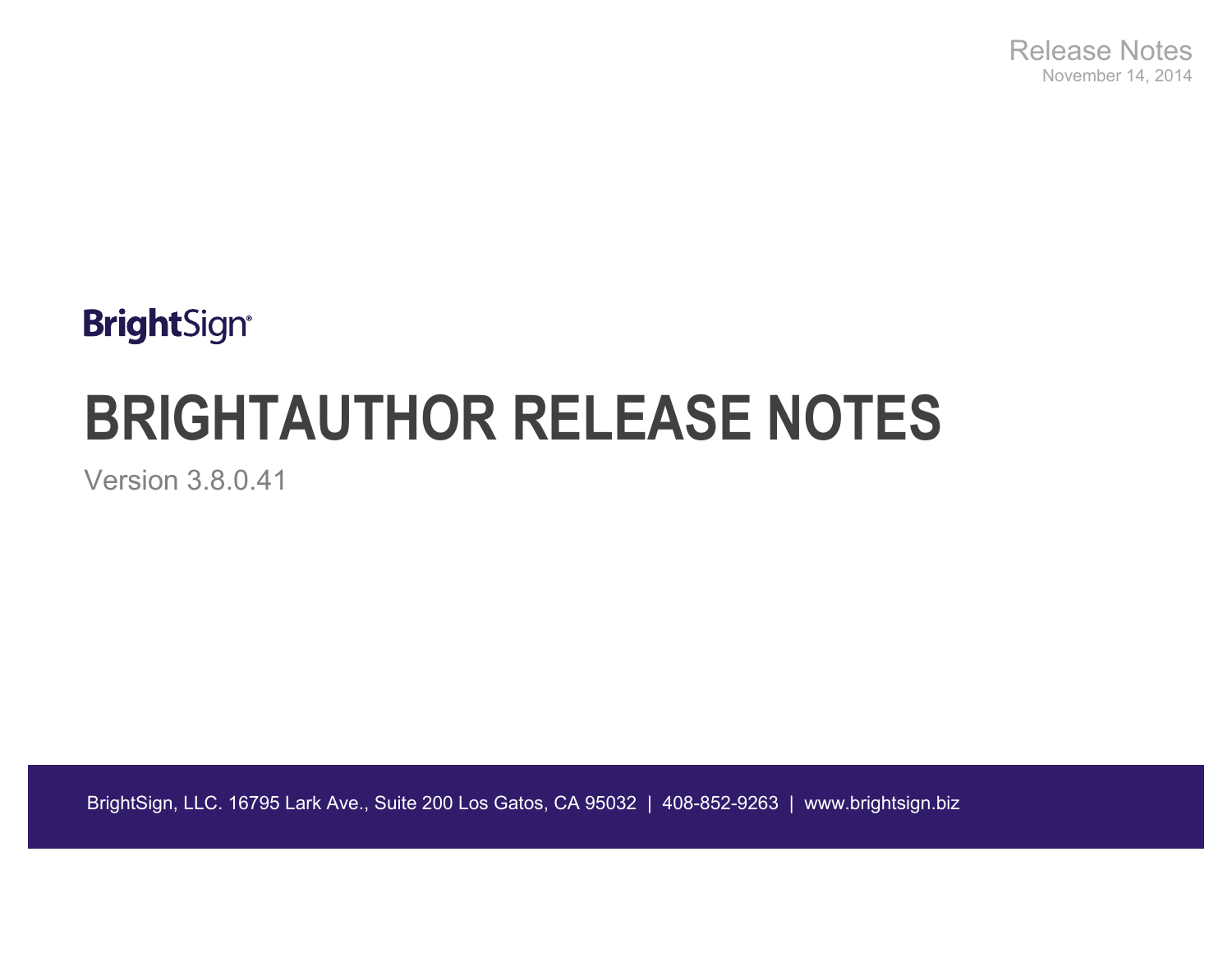#### BrightAuthor Requirements

- PC with Windows Vista or Windows 7, plus Microsoft .Net Framework 4.0 or later
- BrightSign XD230, XD1030, XD1230, HD120, HD220, HD1020, or AU320 **Minimum Firmware Required: 4.7.146**
- BrightSign HD110, HD 210, HD410, HD810, HD1010, or HD1010w

**Minimum Firmware Required: 3.11.11**

## Help and Feedback

If you would like to learn more about the new BrightAuthor features described below, please download the [User Guide.](http://support.brightsign.biz/entries/314526-brightsign-user-guides-troubleshooting) If you are new to BrightAuthor, you can also visit the [Tutorial Videos](http://www.brightsign.biz/tutorials.php) page. If you have any questions, please contact us at [support@brightsign.biz.](mailto:support@brightsign.biz)

## Changes Since 3.8.0.40

#### **New Features**

• Support for native portrait-mode HD video (1080x1920)